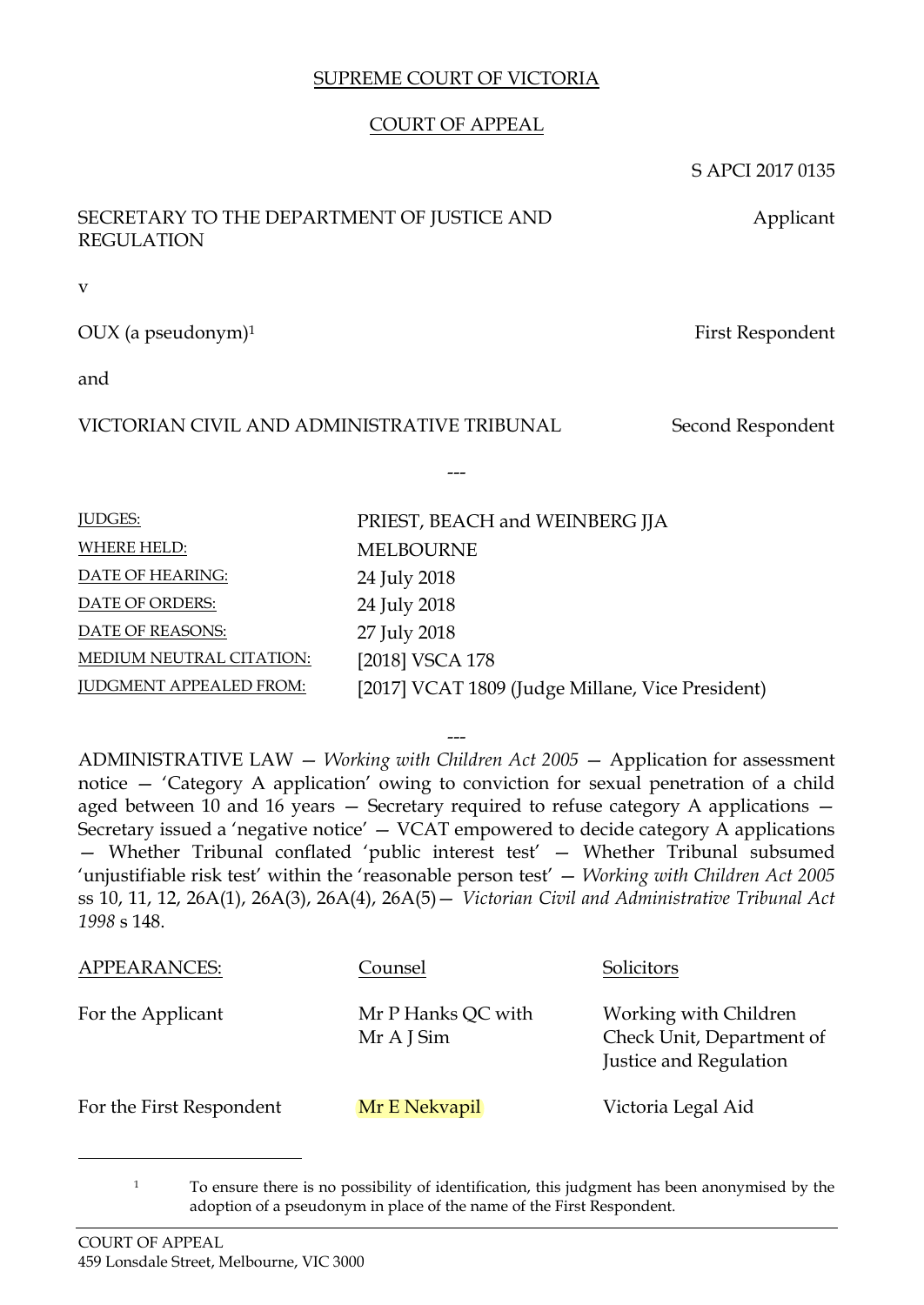#### *Introduction*

- 1 OUX, who, on 22 February 1994, was convicted of the sexual penetration of a child between 10 and 16, applied to the Secretary to the Department of Justice and Regulation ('the Secretary') for an assessment notice under the *Working with Children Act 2005* ('the Act'), so as to permit him to perform child-related work. 2
- 2 On 14 October 2016, the Secretary issued OUX with a negative notice, the practical effect of which was to prevent him from performing child-related work. 3
- 3 Following an application by OUX to the Victorian Civil and Administrative Tribunal ('VCAT' or 'the Tribunal')  $-$  which was opposed by the Secretary  $-$  on 20 November 2017 a Vice President of VCAT made orders that:
	- 1. The Negative Notice given on 13 August 2016 is set aside.
	- 2. The Secretary is directed to issue the Applicant with an Assessment Notice pursuant to s 51(2)(c) of the *Victorian Civil and Administrative Tribunal Act 1998* and s 26A(5) of the *Working with Children Act 2005*.
- 4 Pursuant to s 148 of the *Victorian Civil and Administrative Tribunal Act 1998* ('VCAT Act'), the Secretary seeks leave of this Court to appeal on a question of law. The sole ground of appeal advanced is formulated as follows:<sup>4</sup>

The Tribunal erred by failing to perform its statutory task under s 26A(4) [of the *Working with Children Act 2005*], in that it did not all, nor separately or correctly consider the 'any type of child-related work test' in s 26A(4)(b) before directing the Secretary to give [OUX] an assessment notice:

(a) by conflating that test with the 'reasonable person test' in s  $26A(4)(a)$ ; or alternatively

<sup>2</sup> The meaning of 'child-related work' is discussed at [9] below.

<sup>3</sup> See [\[12\]](#page-3-0)–[\[13\]](#page-4-0) below.

<sup>&</sup>lt;sup>4</sup> Leave to amend the ground (as indicated) was granted on the hearing of the application for leave to appeal.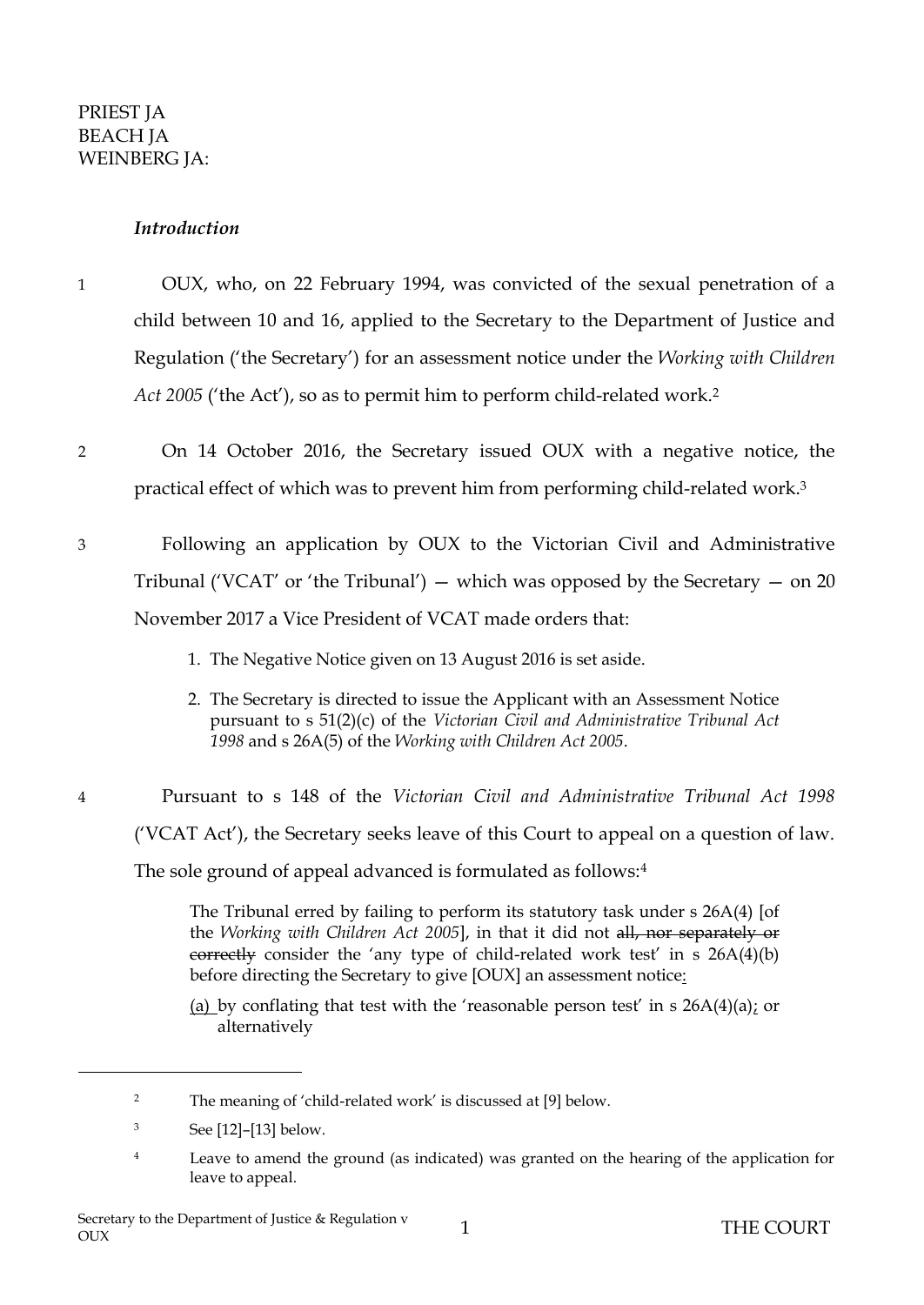(b) by subsuming the 'any type of child-related work test' within the 'reasonable person test', or alternatively

### (c) by failing to consider or apply at all the 'any type of child-related work test' to the facts.

5 In our opinion, the application for leave to appeal should be refused. Our reasons follow.

## *The statutory regime governing child-related work*

- 6 Before turning to the circumstances of the instant case, it is convenient to discuss the applicable statutory regime.
- 7 The main purpose of the Act is 'to assist in protecting children from sexual or physical harm by ensuring that people who work with, or care for, them are subject to a screening process'.<sup>5</sup> When the Secretary or VCAT makes a decision under the Act, 'the protection of children from sexual and physical harm must be the paramount consideration'. 6
- 8 Part 2 of the Act establishes a process to screen persons engaging or intending to engage in 'child-related work'.<sup>7</sup>
- 9 Child-related work is work at or for a service, body or place, or that involves an activity, specified in s 9(3), that usually involves 'direct contact'<sup>8</sup> with a child.<sup>9</sup>
	- <sup>5</sup> Section 1(1).

- <sup>6</sup> Section 1A.
- <sup>7</sup> Section 8(1).
- <sup>8</sup> Section 3(1) provides a definition:
	- *direct contact* means any contact between a person and a child that involves -
		- (a) physical contact; or
		- (b) face to face contact; or
		- (c) contact by post or other written communication; or
		- (d) contact by telephone or other oral communication; or
		- (e) contact by email or other electronic communication; …
	- By  $s$  3(1) a 'child' is a person under 18 years of age.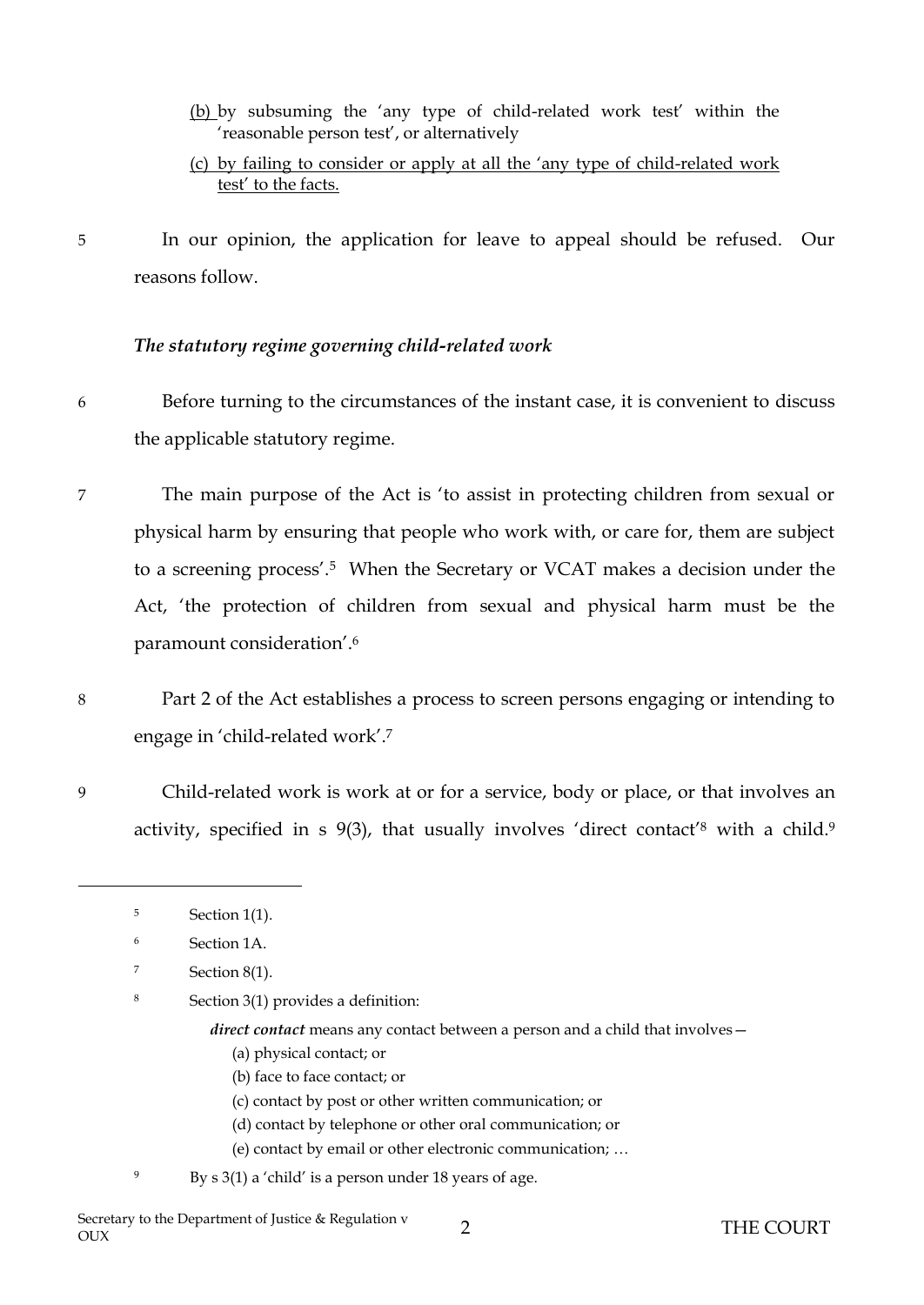Section 9(3) sets a number of relevant services, bodies and places, including 'providing, on a publicly-funded or commercial basis, a transport service *specifically for children'*.<sup>10</sup> Work is not child-related work, however, by reason only of occasional direct contact with children that is incidental to the work.<sup>11</sup>

- 10 Section 10(1) of the Act provides that a person may apply to the Secretary for a working with children check to be carried out on him or her and an assessment notice to be given to him or her on completion of that check. By virtue of s 11(1), when considering an application under s 10, the Secretary must arrange for the conduct of a police record check on the applicant and may make certain specified enquiries.
- 11 For the purposes of the Act, a 'category A' application includes an application with respect to a person who, as an adult, is charged with or has at any time been convicted or found guilty of a 'category A offence',<sup>12</sup> a category A offence being 'an offence specified in Schedule 1'. <sup>13</sup> In turn, clause 1 of Schedule 1 of the Act provides that a category A offence includes an offence 'specified in clause 1 of Schedule 1 to the *Sentencing Act 1991* (sexual offences) in circumstances where the person against whom the offence is committed is a child'. Relevantly, sexual penetration of a child aged between 10 and 16, contrary to s 46(1) of the *Crimes Act 1958*, is such an offence.<sup>14</sup>
- <span id="page-3-0"></span>12 Section 12(2) of the Act provides that the Secretary must refuse to give an assessment notice on a category A application. Exceptions are, however, provided by s 12(3). Hence, the Secretary may give an assessment notice on a category A application if 'the application is in respect of a person who has at any time been

<sup>10</sup> Section 9(3)(l).

<sup>11</sup> Section 9(1A).

<sup>12</sup> Section 12(1)(d).

<sup>13</sup> Section 3(1).

<sup>14</sup> *Sentencing Act 1991*, Schedule 1, cl (1)(ac).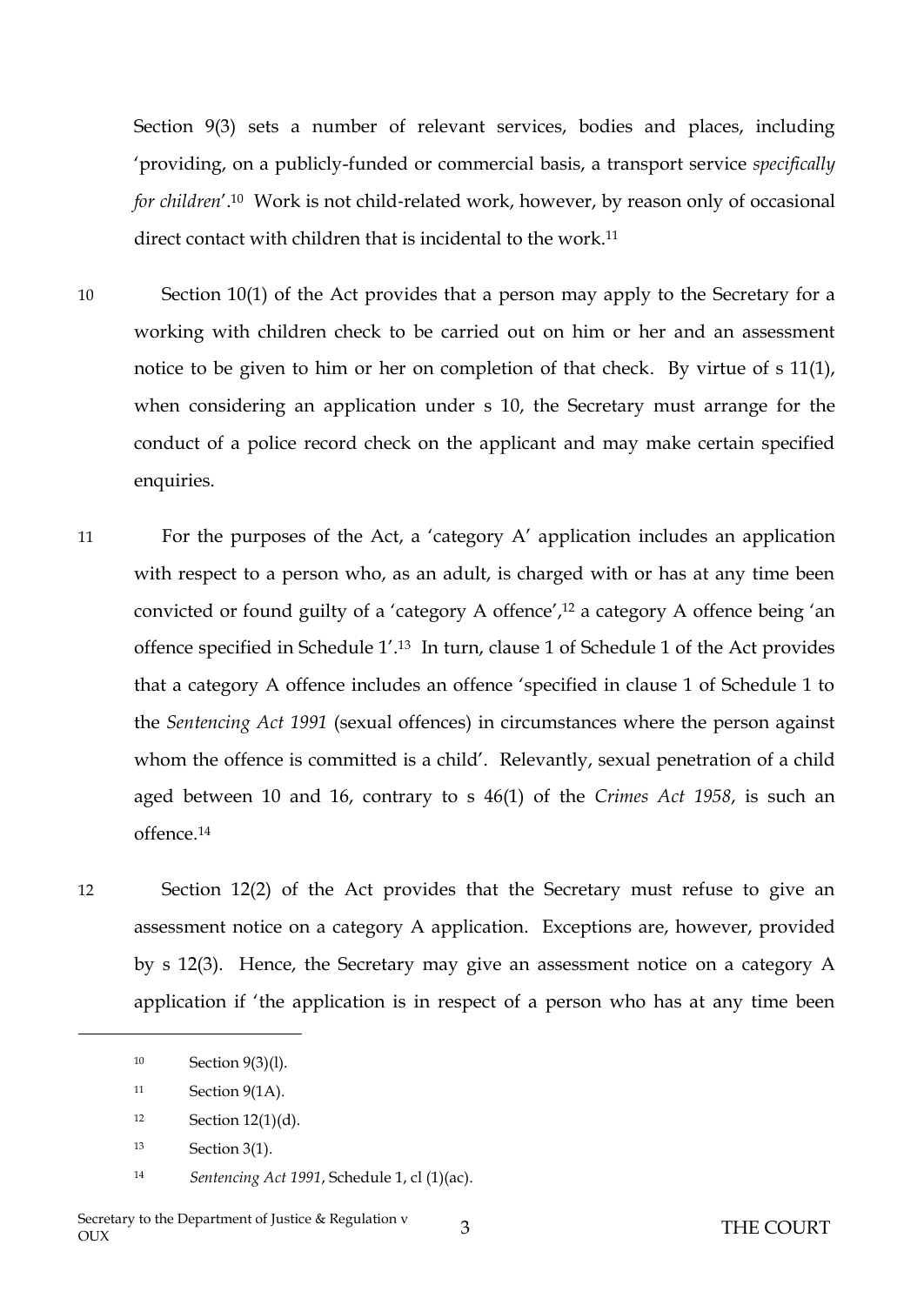given an assessment notice because of an order made by VCAT under section  $26A(5)'$ .<sup>15</sup>

<span id="page-4-0"></span>13 Under s 26A(1), a person given a 'negative notice'<sup>16</sup> on a category A application<sup>17</sup> may apply to VCAT for an assessment notice to be given to him or her. The effect of ss (3), (4) and (5) of s 26A is that VCAT must not order that such an assessment notice be given unless satisfied, first, that giving the notice would not pose an unjustifiable risk to the safety of children, and, secondly, that in all the circumstances it is the public interest to do so. $^{18}$  Thus, ss (3), (4) and (5) provide: $^{19}$ 

- (3) VCAT must not make an order for the giving of an assessment notice on an application under subsection (1) unless it is satisfied that giving the notice *would not pose an unjustifiable risk to the safety of children*, having regard to—
	- (a) the nature and gravity of the offence and its relevance to childrelated work; and
	- (b) the period of time since the applicant committed the offence; and
	- (c) whether a finding of guilt or a conviction was recorded for the offence or a charge for the offence is still pending; and
	- (d) the sentence imposed for the offence; and
	- (e) the ages of the applicant and of any victim at the time the applicant committed the offence; and
	- (f) whether or not the conduct that constituted the offence has been decriminalised since the applicant engaged in it; and
	- (g) the applicant's behaviour since he or she committed the offence; and
	- (h) the likelihood of future threat to a child caused by the applicant; and
	- (i) any information given by the applicant in, or in relation to, the application; and
	- (j) any other matter that VCAT considers relevant to the application.
- (4) For the purposes of subsection (3), in satisfying itself that giving an assessment notice *would not pose an unjustifiable risk to the safety of children*,

- <sup>18</sup> See *PQR v Secretary, Department of Justice and Regulation (No 2)* [2017] VSC 514, [31] (Bell J).
- <sup>19</sup> Emphasis added.

<sup>15</sup> Section 12(3)(a).

<sup>&</sup>lt;sup>16</sup> Section 17(3) provides that a negative notice must be given by the Secretary on an application that is a category A application.

<sup>&</sup>lt;sup>17</sup> Other than a person specified in s  $12(1)(a)$ , (b) or (c).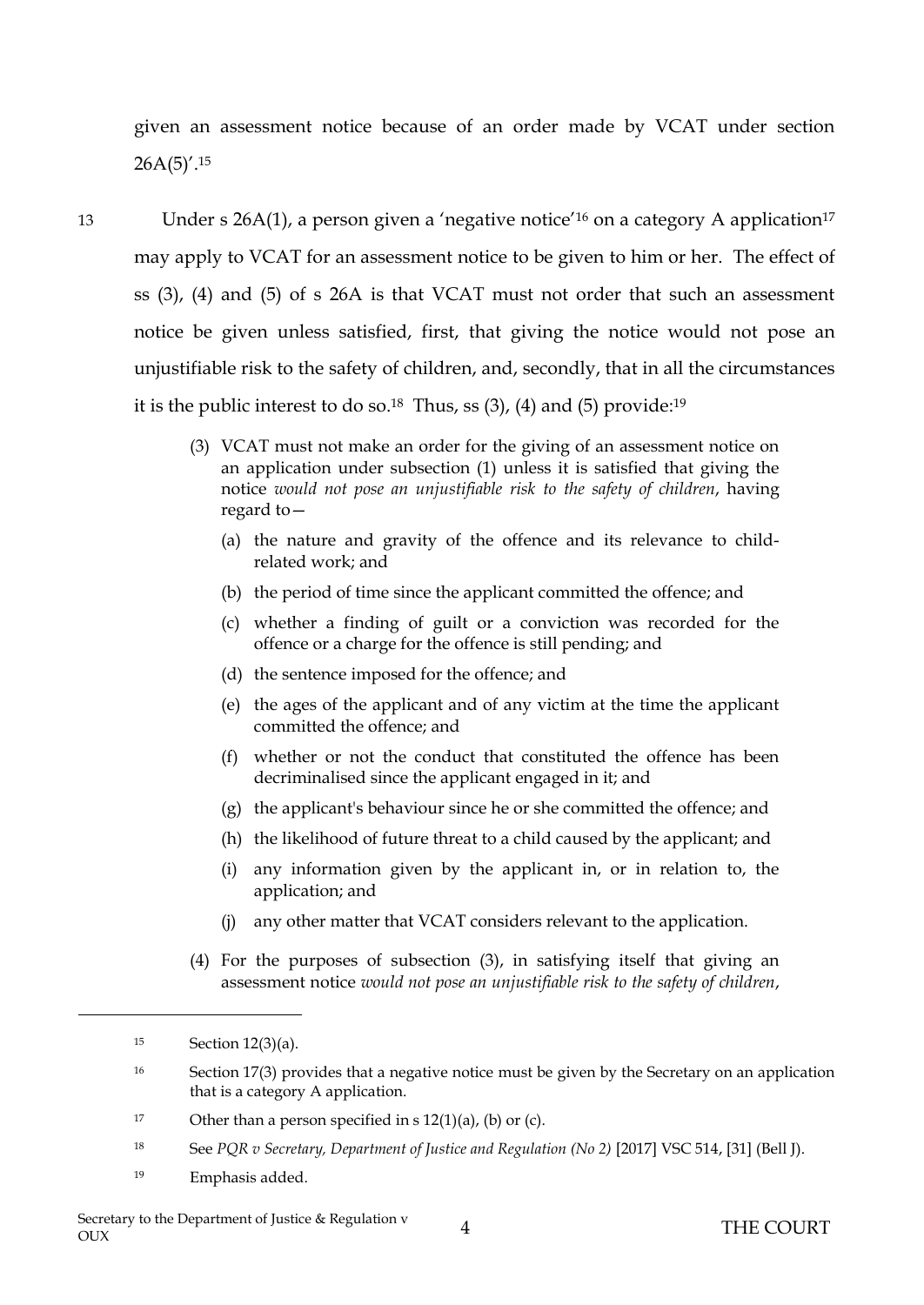VCAT must be satisfied that—

- (a) a reasonable person would allow his or her child to have direct contact with the applicant while the applicant was engaged in any type of child-related work; and
- (b) the applicant's engagement in any type of child-related work would not pose an unjustifiable risk to the safety of children.
- (5) If, in accordance with this section, VCAT is satisfied that giving an assessment notice would not pose an unjustifiable risk to the safety of children, VCAT may by order direct the Secretary to give the assessment notice to the applicant if it is satisfied that, in all the circumstances, *it is in the public interest to do so*.

#### *Relevant circumstances*

- 14 OUX is aged in his late forties. He separated from his wife, whom he married in 1999, in 2016.
- 15 On 22 February 1994, having been found guilty by a jury in the County Court on one count of sexual penetration of a child between 10 and 16 years — the child being a 13 year old female whose vagina he digitally penetrated — the trial judge sentenced OUX to twelve months' imprisonment, wholly suspended for a period of two years. At the time of the offence, OUX was 22 years of age. Notwithstanding the jury's verdict, OUX has continued to maintain that, at the relevant time, he believed the victim was aged 16 years.
- 16 OUX also has two findings of guilt in the Magistrates' Court. First, in March 1990, for offences of burglary and theft, a magistrate without conviction sentenced him to a 12 month community based order, with a condition that he perform 100 hours of unpaid community work. Secondly, on 12 March 2004, for recklessly causing injury to his seven year old son, he was placed on an adjourned bond until 11 March 2005, with a condition that he undergo counselling.
- 17 On 12 August 2010, OUX made an application to the Department of Justice for a working with children check under a previous manifestation of the Act. At that time, the application was classified as a 'category 1' application by reason of the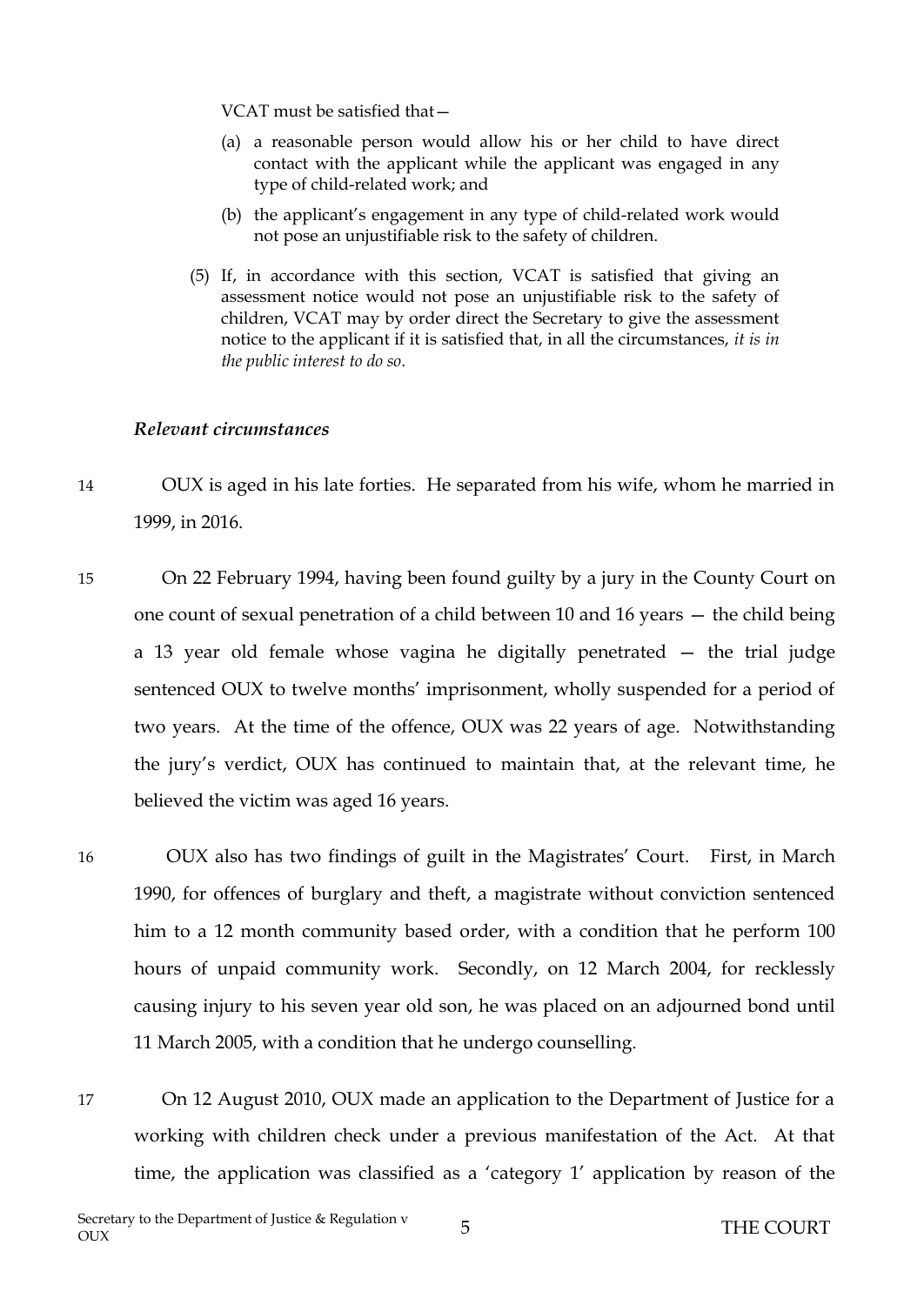finding of guilt for the sexual penetration offence. OUX was issued with a negative notice on 5 November 2010; and, after his employer, Moreland Bus, was notified, his employment was terminated.

- 18 Subject to there being a relevant change in circumstances, a person who has been given a negative notice is not entitled to make a further application for an assessment until five years have elapsed.<sup>20</sup>
- 19 In the years since receiving the negative notice in November 2010, OUX has held regular employment under contracts obtained through various recruitment agencies, albeit that the negative notice has prevented him from taking up employment opportunities where the available work involved contact with children.
- 20 On 9 September 2016, OUX applied to the Department of Justice and Regulation for a further assessment notice, the requisite five-year period since the first negative notice having elapsed. OUX now wants to obtain a Certificate III in Non-Emergency Patient Transport, with the aim of obtaining future permanent employment in patient transport. He believes that non-emergency patient transport would largely involve him, for example, transporting elderly patients between their aged care facility or home and hospital. Whilst OUX expressed uncertainty about whether the work would also involve working with children, his evidence to VCAT was that he had been advised by the college offering the Certificate III TAFE course that a prerequisite to enrolment was a working with children check under the Act.
- 21 On 23 September 2016, a delegate to the Secretary issued an interim negative notice. <sup>21</sup> OUX was invited to make a submission responding to information concerning his criminal history and eligibility to be given an assessment notice. No submission was, however, provided within the time specified, and, on 14 October 2016, the Secretary issued OUX with a negative notice.

 $20$  See s  $25(1)$  of the Act.

<sup>21</sup> See s  $16(1)(b)$  of the Act.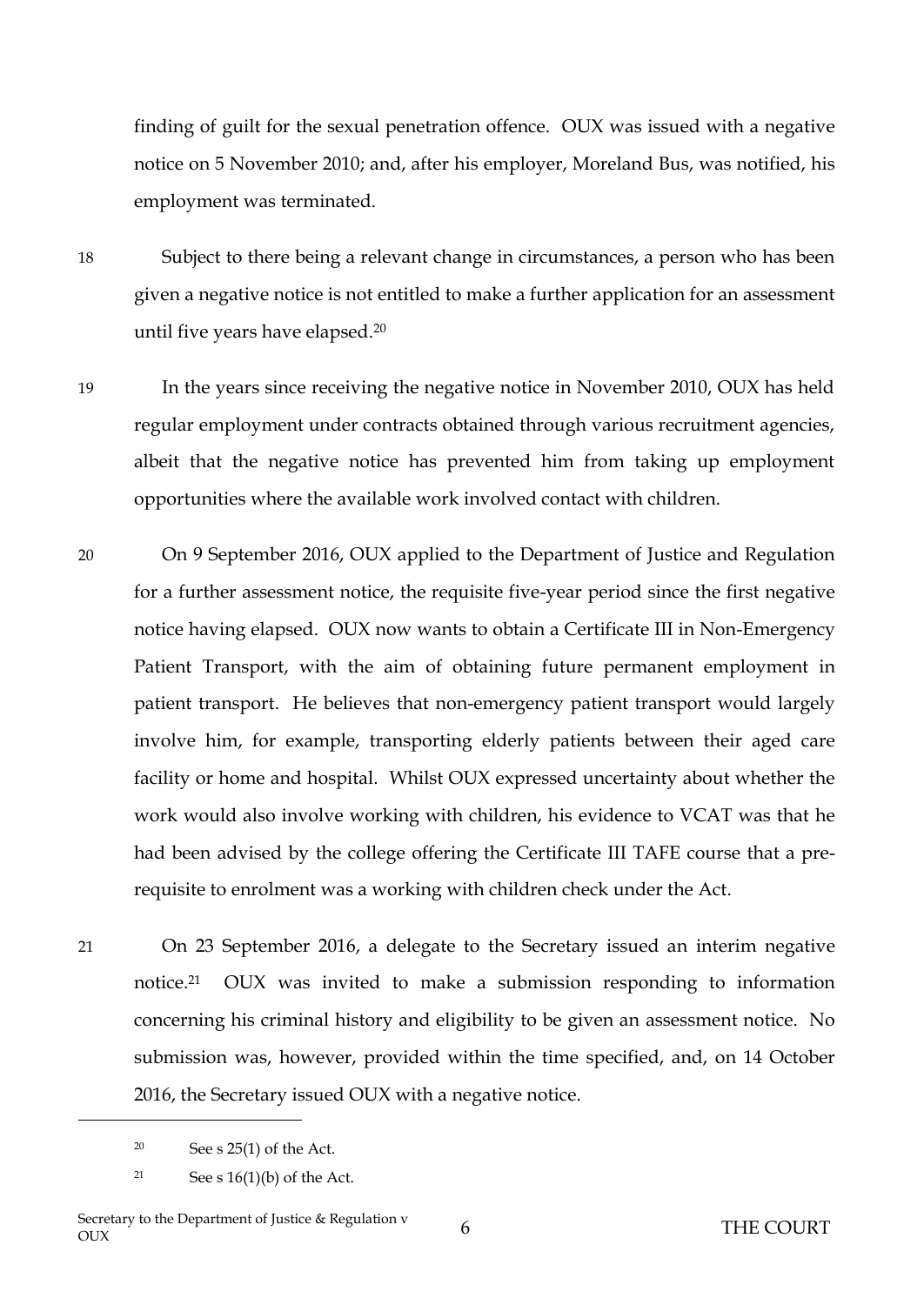- 22 Thereafter, on 16 November 2016, OUX applied to VCAT for a review of that decision, seeking an order for an assessment notice under s 26A of the Act.
- 23 As indicated, the Secretary opposed the application, but, on 20 November 2017, VCAT set aside the negative notice, and ordered the Secretary to issue OUX with an assessment notice.
- 24 Dr Aleksandra Belofastov, a clinical and forensic psychologist, was among the witnesses who gave evidence before the Tribunal. In her reasons, the Vice President said that the evidence of Dr Belofastov 'provided a sound basis from which to determine various matters, as required by section 26A'. <sup>22</sup> She summarised of Dr Belofastov's evidence in point form as follows:<sup>23</sup>
	- There is no evidence that OUX suffers from a mental disorder, save that he does meet the criteria for a mild intellectual disability.
	- The neuropsychological assessment findings suggest that OUX's adaptive functioning skills overshadow the nature and degree of his actual cognitive impairments.
	- The sexual offending behaviour should be considered within the context of OUX's cognitive functioning. I agree, subject to the rider that this application does not provide an occasion for second guessing the finding of guilt by a jury, or the psychologist's assessment of OUX in 1994. Immaturity and OUX's susceptibility to being led by others were clearly factors considered at the time of sentencing.
	- Due to his cognitive deficits, OUX, who gave answers to police consistent with a belief that he viewed the victim as being older than 13, may have been more similar in mental age to a 13 year old at the time of the commission of the penetration offence, and may have only had partial insight into the wrongfulness of the conduct. The Secretary submitted that the evidence as to OUX's mental age at the time of the offence was speculative. I disagree. Immaturity and susceptibility to being led by others, matters to which the psychologist referred in 1994, lend weight to Dr Belofastov's opinion in this regard.
	- OUX appears to have learned that his behaviour was inappropriate and illegal. He has expressed empathy with the victim and regret for his past

<sup>&</sup>lt;sup>22</sup> *OUX v Secretary to the Department of Justice and Regulation (Review and Regulation)* [2017] VCAT 1809, [81] ('Reasons').

<sup>23</sup> Reasons, [80].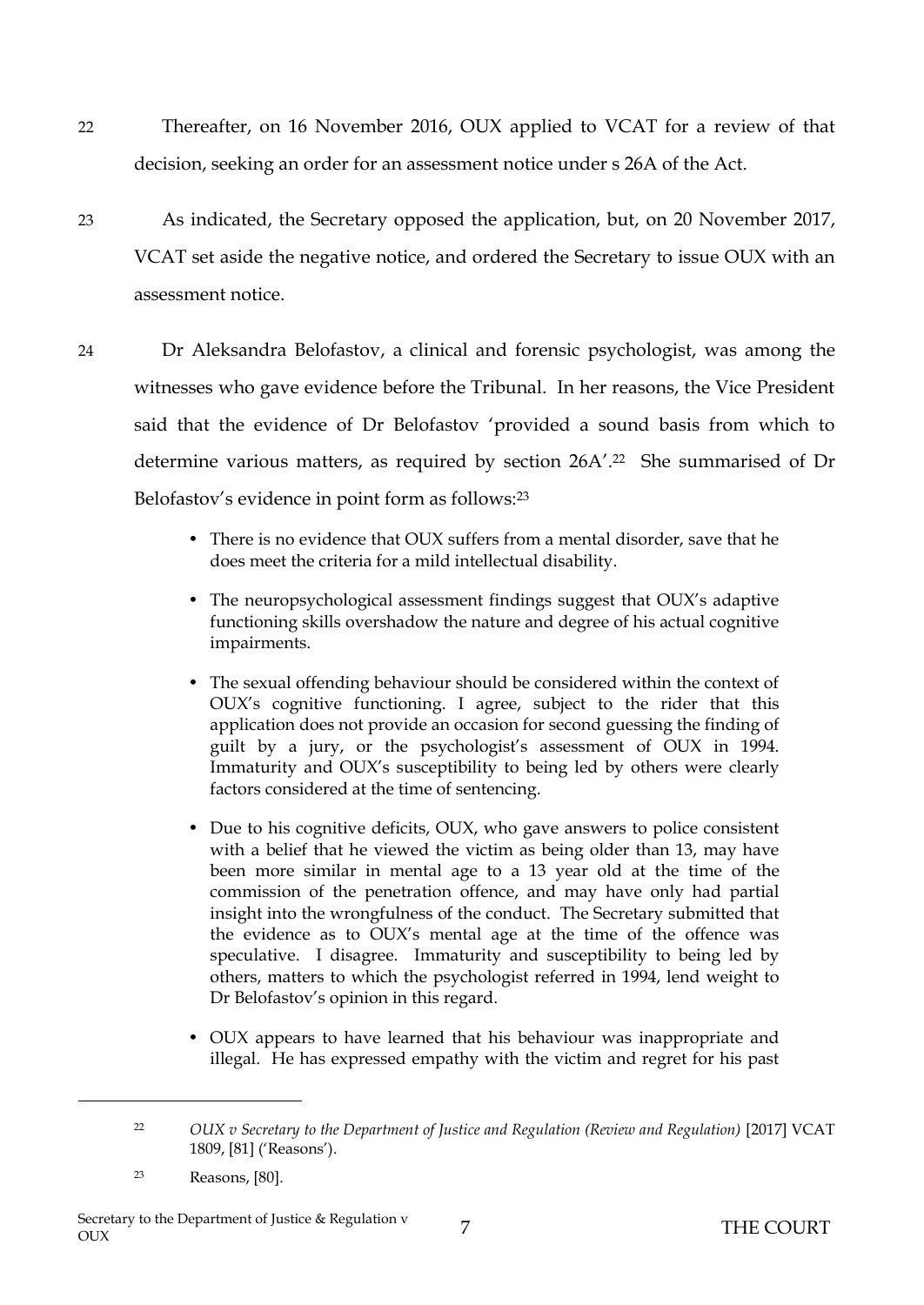actions. This finding was reflected in the evidence of both OUX and his wife. I was satisfied that OUX demonstrated appropriate insight into the impact on the victim, in part informed by his own experience of having a teenage daughter.

- There is no evidence that OUX holds problematic cognitions or arousal patterns.
- Whilst neither OUX nor [his wife] could offer an explanation for the outburst [leading to the prior finding of guilt on 12 March 2004, for recklessly causing injury], as Dr Belofastov opined the offence involving injury to OUX's son likely occurred in the context of dysregulated emotional arousal with contribution from psychosocial stressors and poor coping strategies. As mentioned, both OUX and his wife said he continued to employ the same strategy to cope with stress as used before the incident. However, Dr Belofastov's evidence that OUX has since learnt some skills for managing stressful situations, not to mention the evidence that he underwent counselling as directed by the Magistrate, must be afforded some weight in this regard. Moreover, there is no evidence of any disposition toward violent behaviour, either before or since this incident more than 10 years ago. The isolated nature of the incident suggested to me that the behaviour was, as [his wife] said, out of character.
- Assessment of risk and protective factors indicated that OUX's risk of future violent and sexual reoffending is low, with no indication that OUX presents a specific and current risk to the safety of children. Furthermore, assessment of internal and external protective factors indicated that OUX's current circumstances afforded a moderate degree of protection against future general and sexual violence.

### *Analysis*

25 Reduced to their essence, the Secretary's complaints in this Court were threefold. First, it was contended that the Tribunal failed to consider, or to apply, the statutory task in s 26A(4)(b) of the Act (which requires the Tribunal to be satisfied that 'the applicant's engagement in any type of child-related work would not pose an unjustifiable risk to the safety of children'). Secondly, it was contended that the Tribunal conflated the 'public interest test'. Thirdly, and alternatively, it was contended that the Tribunal subsumed the test in s 26A(4)(b) within the 'reasonable person test'.

26 In her reasons for granting relief to OUX, the Vice President of the Tribunal, having set out the key provisions of the Act, discussed the issue of 'unjustifiable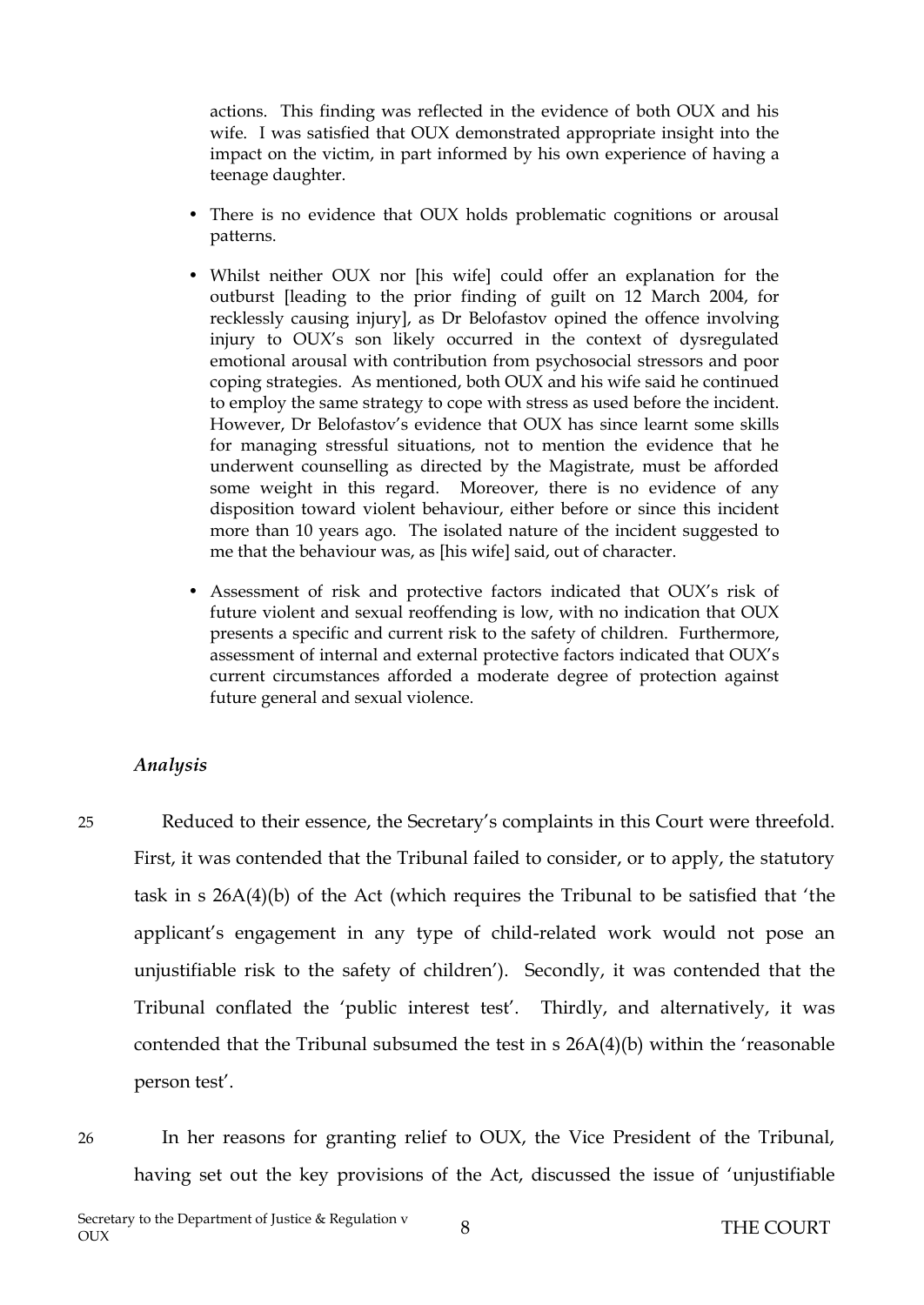It was common ground that the Act does not impose any formal onus of proof on OUX, although as His Honour Justice Kyrou observed in *Maleckas v Secretary, Department of Justice*: 25

… as a matter of practical reality, it is difficult to see how an applicant could succeed in satisfying the VCAT that the giving of an assessment notice would not pose an unjustifiable risk to the safety of children, unless the applicant introduces probative evidence going to that issue.

As a matter of common sense, the more objective, direct and unequivocal is the evidence before the VCAT on the question of risk to the safety of children, the greater the prospects of the VCAT being satisfied that the giving of an assessment notice would not pose an unjustifiable risk to the safety of children.

The Tribunal, however, need not be satisfied that there is no risk. Indeed, an Assessment Notice may be given to OUX even if the Tribunal is satisfied that doing so poses a risk to the safety of children, provided that the Tribunal is satisfied that such risk is not an unjustifiable risk.<sup>26</sup>

As is apparent from the matters to which section 26A(3) refers, a chance of future threat, irrespective of its magnitude must also be considered. The greater the chance, the less favourable is the consideration from OUX's perspective.<sup>27</sup>

27 The Vice President then turned to the 'reasonable person' test, and observed:<sup>28</sup>

The Tribunal *must also be satisfied of the additional matters in subsection 26A(4)* (the 'Reasonable Person Test'), where giving an Assessment Notice to OUX would not pose an unjustifiable risk to the safety of children, namely that:

- (a) a reasonable person would allow his or her child to have direct contact with OUX while OUX was engaged in any type of childrelated work; and
- (b) *OUX's engagement in any type of child-related work would not pose an unjustifiable risk to the safety of children*.

The Reasonable Person Test requires the application of an objective standard based upon the views of a reasonable person. …

28 We pause to note that, as is apparent from the passage from the Tribunal's reasons extracted immediately above, the Vice President plainly made reference to

- <sup>25</sup> [2011] VSC 227, [43] and [56].
- <sup>26</sup> Ibid [43].
- <sup>27</sup> Ibid [72].
- <sup>28</sup> Reasons, [37]–[38] (emphasis added).

<sup>24</sup> Reasons, [34]–[36].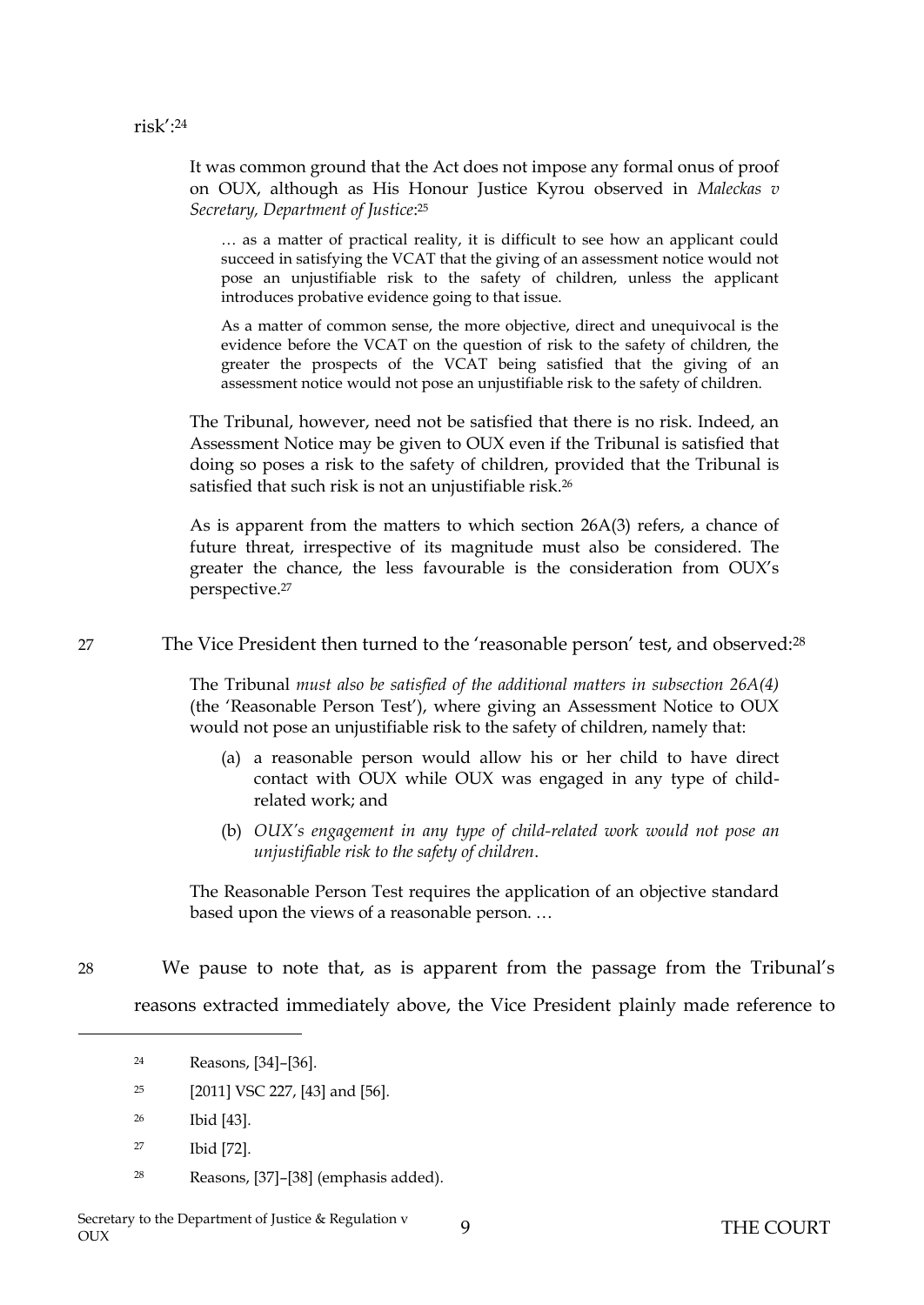the statutory criterion set out in s 26A(4)(b) (albeit that the reference apparently was made under the rubric of the 'reasonable person' test).

29 Having referred to the 'reasonable person' test, the Vice President adverted to the

'public interest' test:<sup>29</sup>

Lastly, even if satisfied under subsections 26A(3) and (4) that giving an Assessment Notice would not pose an unjustifiable risk to the safety of children, the Tribunal must determine that it is appropriate under subsection 26A(5) to refuse to give the Assessment Notice, unless satisfied it is in the public interest to do so (the 'Public Interest Test').

In *Maleckas* His Honour Justice Kyrou viewed the following factors as potentially relevant to consideration of the Public Interest Test:<sup>30</sup>

- a) whether OUX's current or proposed activities constituted childrelated work;
- b) whether there was evidence that OUX was dishonest, or had problems with drugs or alcohol, or that he was suffering from a serious mental illness;
- c) whether there was evidence that OUX had skills that could benefit children;
- d) whether there was evidence that OUX was a positive role model for children.

<span id="page-10-0"></span>30 Ultimately, under the sub-headings 'Reasonable Person Test' and 'Public Interest Test' — themselves falling under the general heading, 'Section 26A(4) and (5) – Reasonable Person and Public Interest Tests', the Vice President observed:<sup>31</sup>

### Reasonable Person Test

The Secretary submitted that a reasonable person would not allow a person found guilty of a serious sexual offence and convicted of a violence offence against children, to have access to children.

It was conceded on OUX's behalf that OUX's history would likely cause some level of concern for the so called reasonable person in allowing direct contact with their child while OUX was engaged in child-related work. *Counsel submitted, correctly in my view, that it was open to the Tribunal to find that, whilst there was some level of risk to the safety of children should OUX engage in any type* 

- <sup>30</sup> *Maleckas* [89] to [90].
- <sup>31</sup> Reasons, [106]–[114] (emphasis added).

<sup>29</sup> Reasons, [41]–[42].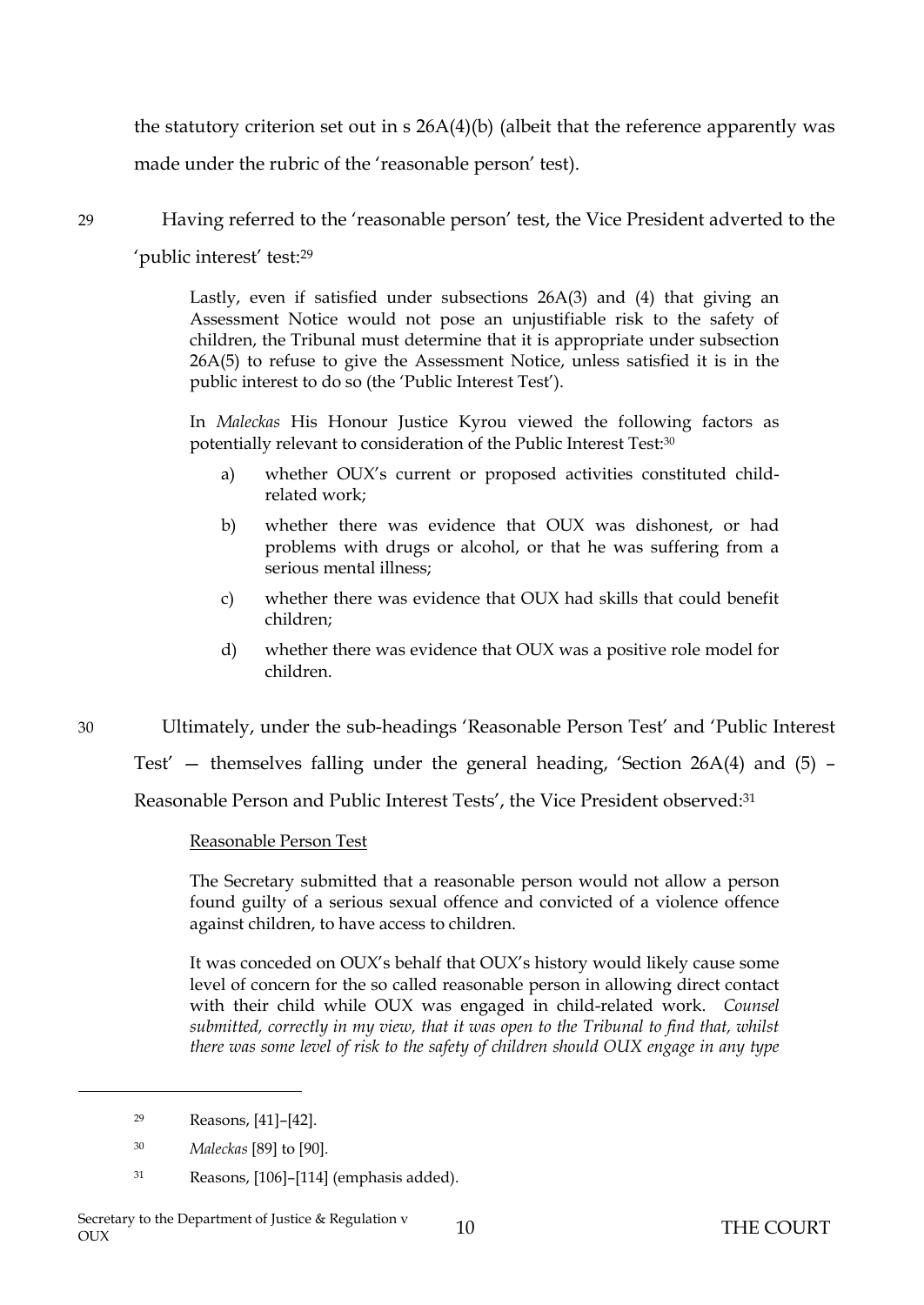#### *of child-related work, such risk was not unjustifiable.*

Having considered whether a reasonable person properly appraised of the information before the Tribunal would allow OUX to have direct access to children, I was satisfied that they would.

#### Public Interest Test

The Secretary submitted that it was not in the public interest for OUX to be issued with an Assessment Notice.

In this regard, it was submitted that OUX had not provided compelling evidence that he requires an Assessment Notice to continue working. I disagree.

OUX proposes to train for and seek permanent employment in Non-Emergency Patient Transport. I had no reason to doubt that this is the course OUX intends to follow. If granted an Assessment Notice OUX may, or may not, succeed in obtaining the required certification or, indeed, succeed in obtaining permanent employment in this field. OUX is, however, required to first obtain an order from the Tribunal directing the Secretary to issue the Assessment Notice. Moreover, allowing for his wife's evidence, OUX also requires an Assessment Notice to extend his casual employment opportunities, whether that is to engage in agency work in general, or to engage in employment in the security industry that involves direct contact with children.

Despite his longstanding cognitive deficits OUX has shown a commitment to supporting his family financially, and to enhancing his job skills and opportunities by obtaining employment-related certificates that enable him to work: in security; as a spotter supervising workers working under power lines; and to work in employment requiring a Forklift licence, or competency in operating certain machinery in the construction industry.

I was satisfied of the following matters, that:

- OUX's current activity in security work and his proposed activity could constitute child-related work. The latter, Non-Emergency Patient Transport could involve OUX in, for example, the transporting of child patients.
- There was no evidence of substance abuse issues or serious mental illness. Other than the very early dishonesty offences and my concern that OUX had not been frank with the Tribunal and his wife about various matters, I did not form the view that OUX was, as a general rule, a dishonest individual.
- OUX's work ethic and his commitment to parenting and supporting his children suggest that he is a positive role model for at least his own children.

These are matters that indicate against public interest considerations justifying rejection of this application.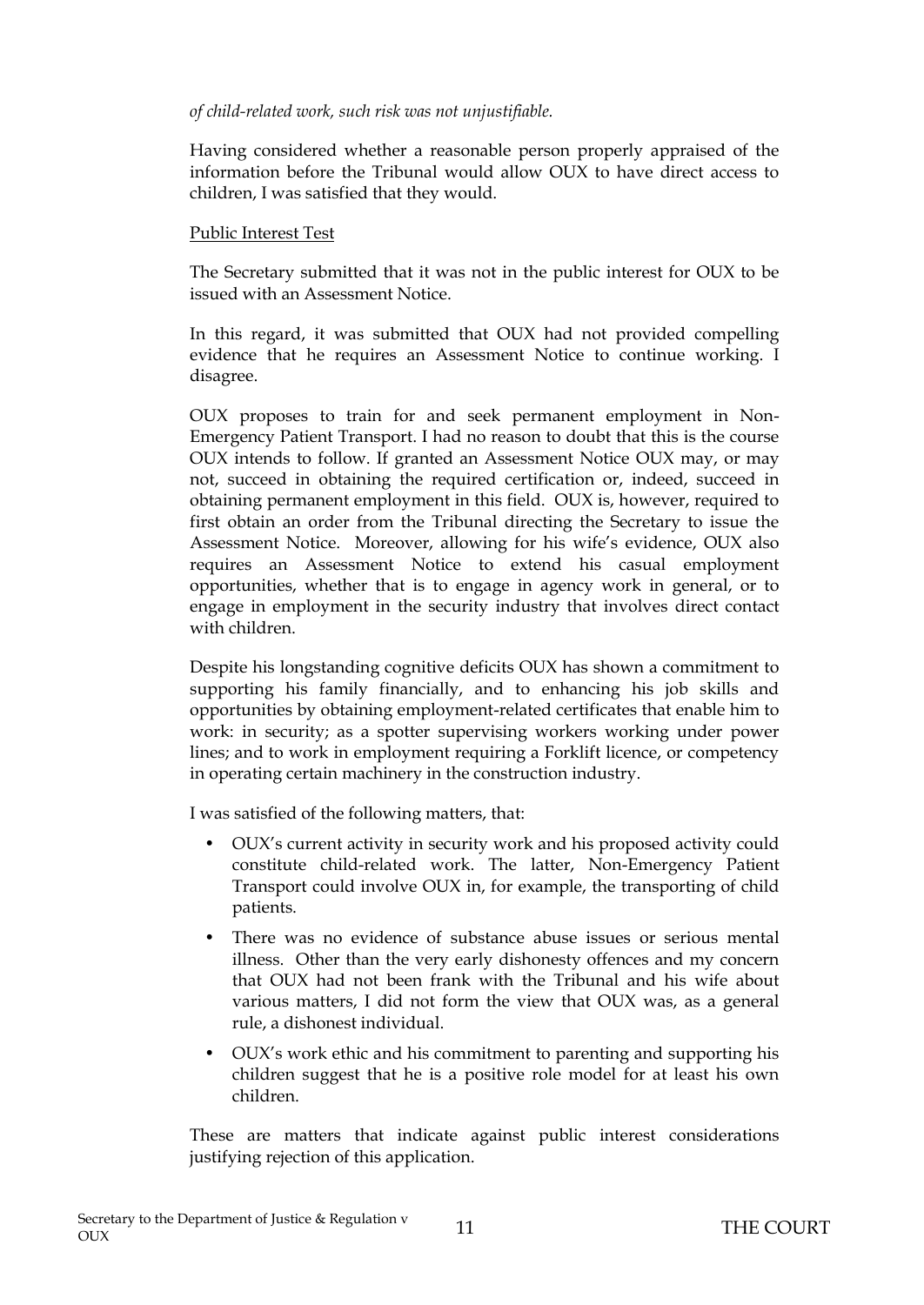31 Contending that the Tribunal's reasons betray error, counsel for the Secretary submitted that s 26A(4) of the Act contains two tests: the 'reasonable person test' and the 'any type of child-related work test'. In oral submissions, senior counsel for the Secretary conceded that  $s$  26A(4)(b) 'is a little circular', but submitted that the two tests, despite uncertainty as to their specific content, had to be applied 'cumulatively'. He submitted that 'each requires a value judgment', but 'there is a significant difference between the judgment that is to be evaluated'. It was contended that 'they cover very similar territory, but they are not identical'. Senior counsel submitted that the Tribunal was required to consider and apply each of those tests to the facts and circumstances of OUX's application, and to form a state of satisfaction that, in all the circumstances, he would satisfy both tests, before the Tribunal could then consider the 'public interest test' in s 26A(5). The Tribunal, however, did not separately consider the 'any type of child-related work test', and thus failed to perform the statutory task under s 26A(4)(b) of the Act.

32 Counsel for the Secretary submitted that the failure correctly to take into account the 'any type of child-related work test' before granting an assessment notice was an error of law. In written submissions it was contended that, although the Tribunal properly considered the 'reasonable person test' in s 26A(4)(a), the Tribunal 'did not at all, nor separately or correctly consider' the 'any type of child-related work test' in s 26A(4)(b), in that it conflated that test with the 'public interest test', or alternatively, it subsumed the 'any type of child-related work test' within the 'reasonable person test'. When pressed by the Court to provide an example of a situation in which satisfaction of the matters in subsection (4)(a) would not also comprehend satisfaction of the matters in subsection (4)(b), senior counsel frankly conceded that he could not think of an example (although he also submitted that it might nonetheless be possible to imagine such a case).

33 Finally, it was asserted that the 'any type of child-related work test' was 'in fact not considered or applied at all to the facts'. It was submitted that the Tribunal did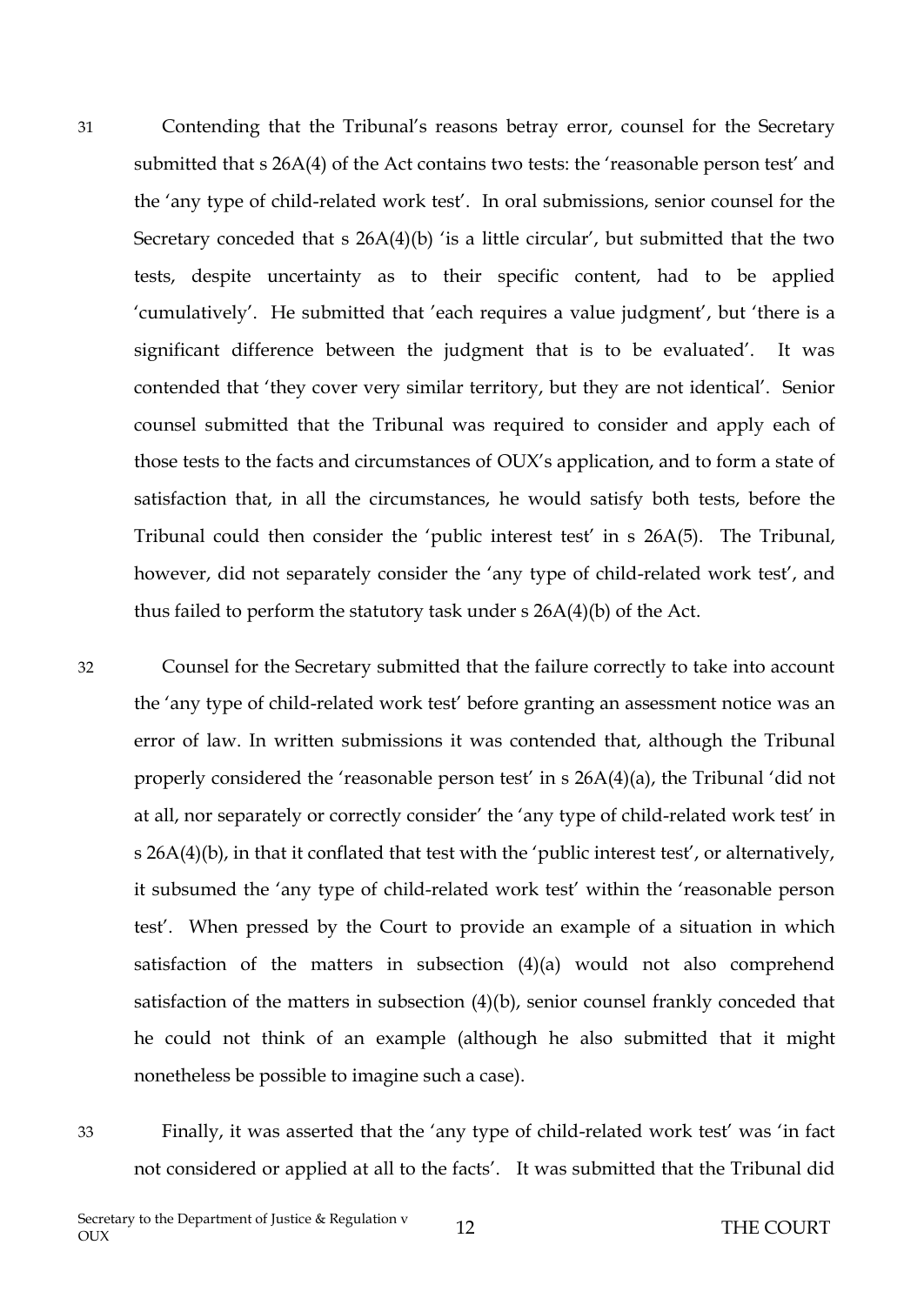not deal with the arguments advanced on behalf of the Secretary about the test in s  $26A(4)(b)$ . The failure to deal with that argument may itself amount to an error of  $law<sup>32</sup>$ 

- 34 On the other hand, counsel for OUX submitted<sup>33</sup> that the Tribunal correctly identified the matters about which it had to be satisfied, made appropriate and relevant observations about them,<sup>34</sup> and provided reasons for having been satisfied of those matters.<sup>35</sup> It was submitted that the only inference that could be drawn from the Tribunal's reasons is that the Tribunal clearly understood that s 26A(4)(a) and (b) were two specific matters about which it was required to be satisfied.36 Indeed, the Tribunal gave reasons for being satisfied as to each of those matters.37 There is no basis for inferring from the reasons that the Tribunal's satisfaction was affected by any 'misdirection or misunderstanding as to the applicable law'. Finally, it was submitted that, even if there was an error of law constituted by the Tribunal failing to consider s 26A(4)(b), the error did not vitiate the Tribunal's decision, since the outcome would have been the same absent the error.
- 35 In our opinion, the submissions of OUX's counsel generally should be accepted.
- 36 Under s 148 of the VCAT Act, this Court's jurisdiction is, as we have mentioned, limited to the resolution of questions of law. In a not dissimilar legislative context, this limitation has been said to impose a 'significant constraint' upon the role of the

- <sup>35</sup> Citing Reasons, [82]–[114].
- <sup>36</sup> Citing Reasons, [37].

 $\overline{a}$ 

<sup>37</sup> Citing Reasons, [107]–[108].

<sup>32</sup> Counsel cited *Dranichnikov v Minister for Immigration and Multicultural and Indigenous Affairs* (2003) 77 ALJR 1088, 1092 [24] (Gummow and Callinan JJ), 1102 [95] (Hayne J); and *NABE v Minister for Immigration and Multicultural and Indigenous Affairs (No 2)* (2004) 144 FCR 1, 90 [60].

<sup>&</sup>lt;sup>33</sup> Although named as second respondent, adopting the usual course the Tribunal submitted to such order as the Court might make (save as to costs). See *R v Australian Broadcasting Tribunal; ex parte Hardiman and Ors* (1980) 144 CLR 13, 35.

<sup>34</sup> Citing Reasons, [33]–[43].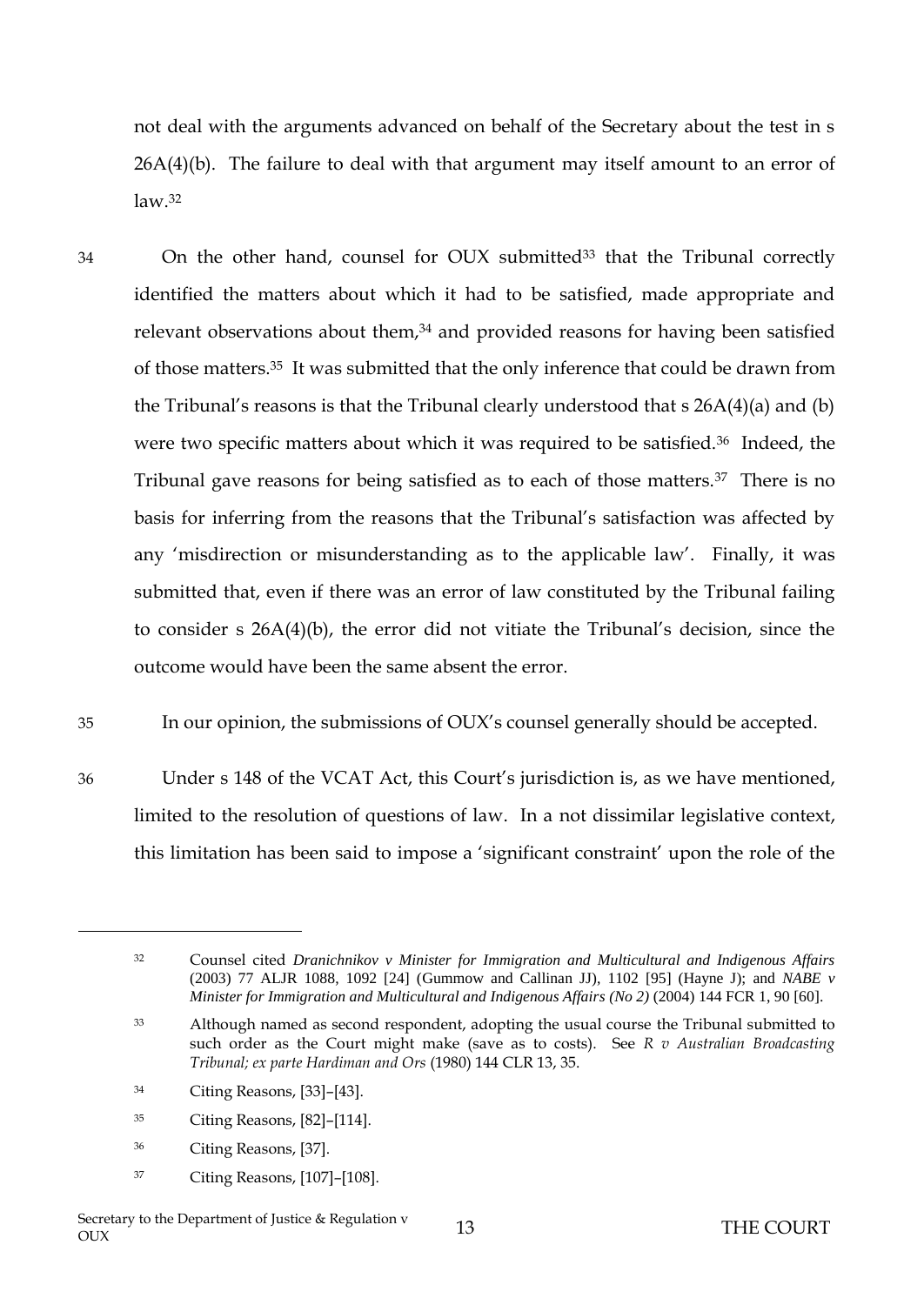Court in reviewing a Tribunal's decision.<sup>38</sup> This 'practical as well as principled restraint' means that the Court 'will not be concerned with looseness in the language of the Tribunal nor with unhappy phrasing of the Tribunal's thoughts'.39 Hence, the reasons of the Tribunal for the decision under review 'are not to be construed minutely and finely with an eye keenly attuned to the perception of error'.40 The reality is 'that the reasons of an administrative decision-maker are meant to inform and not to be scrutinised upon over-zealous judicial review by seeking to discern whether some inadequacy may be gleaned from the way in which the reasons are expressed'.41 We have endeavoured to take a broad and practical approach to the interpretation of the Tribunal's reasons, bearing the foregoing principles steadily in mind.

37 At the risk of repetition, s 26A(4)(b) required the Tribunal to be satisfied that OUX's 'engagement in any type of child-related work would not pose an unjustifiable risk to the safety of children'. In our view, although it might have been more clearly expressed, the emphasised portion of the passage extracted above (at [\[30\]](#page-10-0)) amounts to such a finding. In effect, the Vice President found that, although there would be 'some level of risk to the safety of children' should OUX 'engage in any type of child-related work', any 'such risk was not unjustifiable'. Thus, we consider that the finding reflects a state of satisfaction of the statutory criterion found in s 26A(4)(b), no matter that it was referred to under the heading of the 'reasonable person' test. Indeed, as is plain from the manner in which she organised her reasons, the Vice President intended to deal with the several criteria set out in ss 26A(4) and (5), notwithstanding that she bundled them together under the descriptors

<sup>38</sup> *Collector of Customs v Pozzolanic* (1993) 43 FCR 280, 286 (Neaves, French and Cooper JJ) ('*Pozzolanic*').

<sup>39</sup> *Pozzolanic*, 287; *Minister for Immigration and Ethnic Affairs v Wu Shan Liang* (1996) 185 CLR 259, 272 (Brennan CJ, Toohey, McHugh and Gummow JJ) ('*Wu Shan Liang*').

<sup>40</sup> *Pozzolanic*, 287; *Wu Shan Liang*, 272. See also *Politis v Federal Commissioner of Taxation* (1988) 16 ALD 707, 708 (Lockhart J).

<sup>41</sup> *Wu Shan Liang*, 272.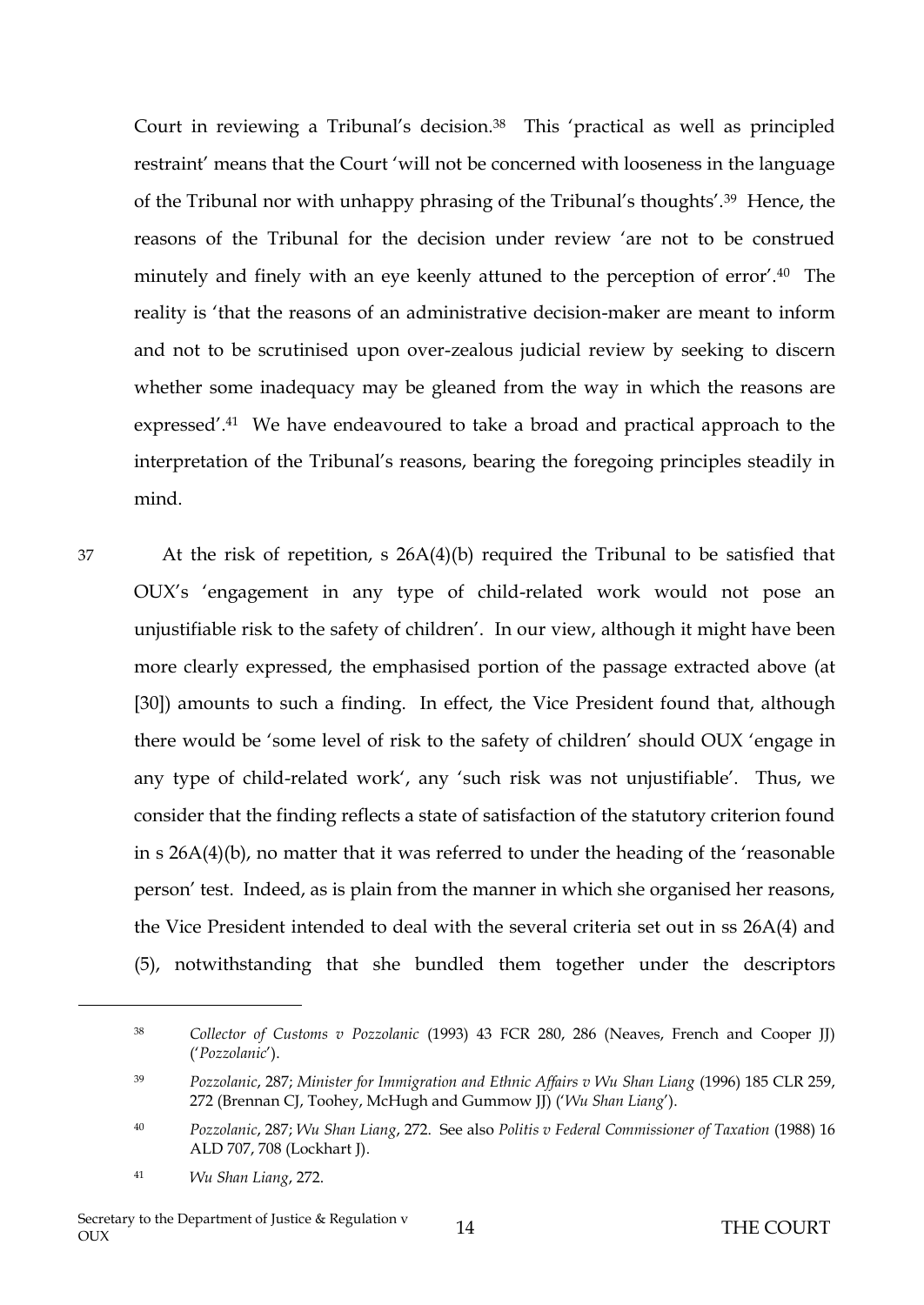'reasonable person' and 'public interest' tests. We note in this regard that, when asked by the Court whether it could still be argued that Vice President had erred if she had provided a separate heading in her reasons before the emphasised portion of the passage extracted above, senior counsel for the Secretary conceded that his argument would be 'weaker'. In our view, that concession, though proper, was something of an understatement.

38 In any event, it is difficult to see that any conflation or subsumption of the criterion in s 26A(4)(b) with or under the 'reasonable person' test in s 26A(4)(a) could realistically have had any influence on the assessment of the central matter of which the Tribunal needed to be satisfied under  $s$  26A(3)  $-$  that OUX would not pose an unjustifiable risk to the safety of children. For the purposes of being satisfied that OUX would not pose an unjustifiable risk to the safety of children, the Act provides that the Tribunal had to be satisfied under s 26A(4), that (a) a reasonable person would allow his or her child to have direct contact with OUX while he was engaged in any type of child-related work; and (b) OUX's engagement in any type of childrelated work would not pose an unjustifiable risk to the safety of children. At the very least, there is considerable overlap between subsections (3) and (4). But on the assumption that s 26A(4)(b) has some separate work to do, it is difficult to envisage a case where the criterion in s 26A(4)(b) will add anything of substance to the manifold criteria in s 26A(3), or to the 'reasonable person' criterion in s  $26A(4)(a)$ .<sup>42</sup>

 $\overline{a}$ 

39 Finally, we note that, when considering the criterion in s  $26A(3)(h)$  – which provides that VCAT must not make an order for the giving of an assessment notice unless it is satisfied 'that giving the notice would not pose an unjustifiable risk to the safety of children, having regard to … the likelihood of future threat to a child caused by the applicant' — the Vice President observed:<sup>43</sup>

<sup>42</sup> Cf *Secretary to the Department of Justice and Regulation v LLF*(*a pseudonym*) [2018] VSCA 155, [64] (and footnote 47) (Beach, McLeish and Niall JJA).

<sup>43</sup> Reasons, [103].